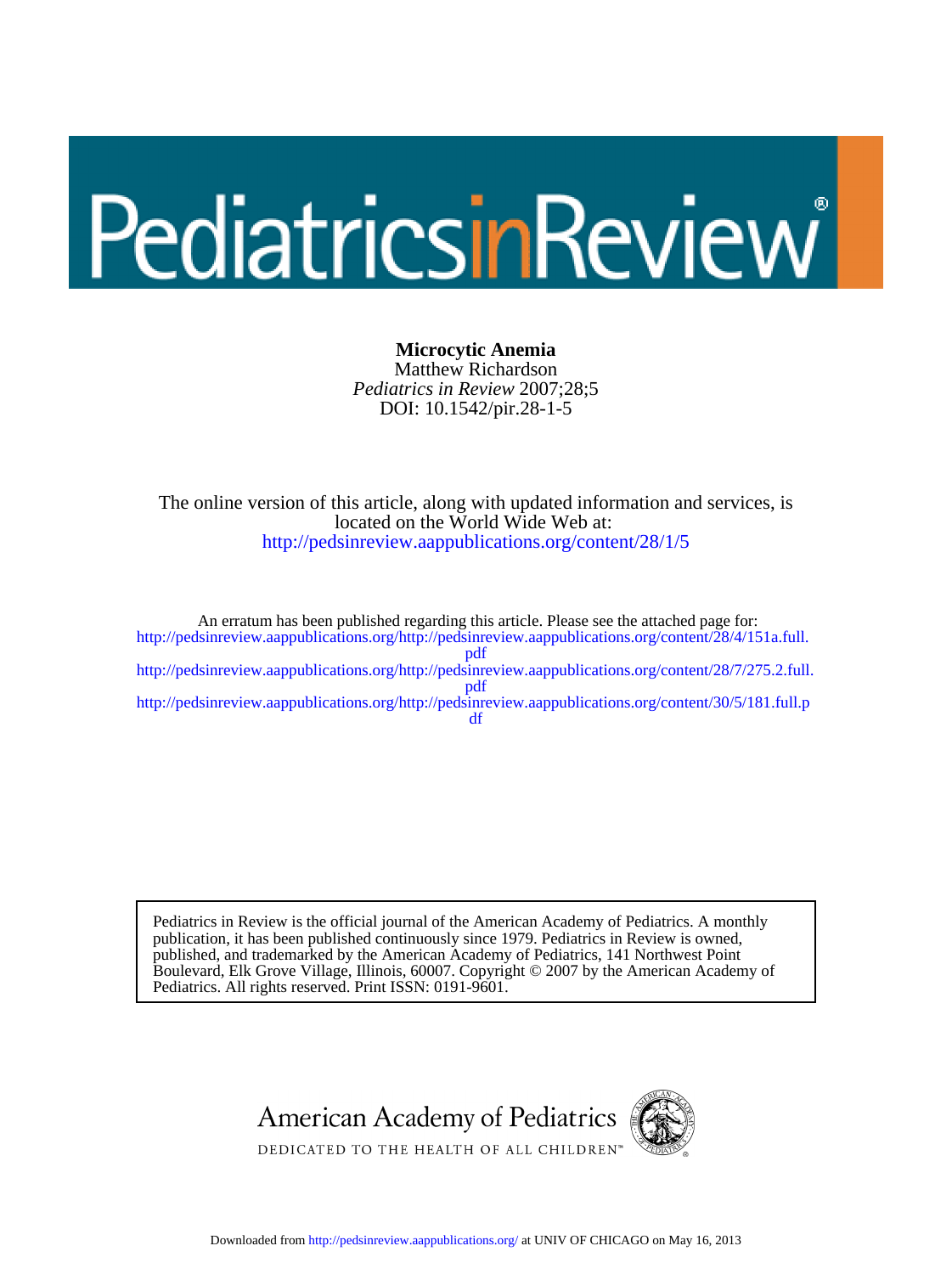# **Microcytic Anemi**

Matthew Richardson, MD\*

Author Disclosure Dr Richardson did not

# Objectives **After completing this article, readers should be able to:**

- **1. Discuss the common causes of microcytic anemia in children.**
- **2. Define the most common cause of microcytic anemia in children.**
- **3. Distinguish iron deficiency anemia from beta thalassemia trait.**
- **4. Recognize when disorders of beta-globin may present in infants.**

# **Microcytic Anemia**

Anemia is the most common hematologic abnormality that pediatricians encounter. The differential diagnosis for anemia in children includes congenital, acquired, benign, malignant, common, and extraordinarily rare disorders. Thankfully, most conditions cause consistent changes in the mean cell volume (MCV) of red blood cells (RBCs) and can be grouped by using this parameter. In children, anemia is caused most often by disorders that result in smaller-than-normal RBCs (microcytosis) (Table 1). With a thorough history, a good physical examination, and perhaps some additional blood work, the correct cause of a child's microcytic anemia can be discovered.

# **Is It Anemia? Is It Microcytic?**

Automated blood counters may not take into account the normal variations in hemoglobin/hematocrit and MCV that are seen throughout childhood. Results reported as abnormal must be compared with age-specific values (Table 2). Values that are 2 standard deviations below the age-appropriate mean can be considered abnormal.

# **Hemoglobin Overview**

Because disorders of heme metabolism or globin synthesis can lead to microcytic anemia, an appreciation of hemoglobin structure and how it changes over the first few months after birth is important. Hemoglobin is produced by a multistep process involving several enzymes in mitochondria and the cytosol. Hemoglobin consists of an iron-containing heme ring associated with four globin chains (Fig. 1). Except for the first few weeks after conception, the dominant hemoglobin in utero is fetal hemoglobin (HbF), composed of the heme ring associated with two alpha-globin chains and two gamma-globin chains. As pregnancy continues, the fetus transitions to an adult hemoglobin pattern, gradually decreasing the amount of HbF and increasing the amounts of hemoglobin A (HbA) (heme ring associated with two alpha-chains and two beta-chains [alpha<sub>2</sub>beta<sub>2</sub>]) and A2 (HbA2) (heme ring with two alpha-chains and two delta-chains). At birth, HbF accounts for approximately 80% of hemoglobin and HbA for 20%. Between 6 and 10 months after birth, most children have a distribution of hemoglobin types similar to that of adults. Thus, disorders of beta-globin genes, such as beta thalassemia or sickle cell disease, may not become apparent until partway through the first postnatal year.

# **History and Physical Examination**

Key aspects of the history and physical examination always should be addressed when evaluating a child who has microcytic anemia.

\*Section of Pediatric Hematology/Oncology, Baystate Children's Hospital, Springfield, Mass.

disclose any financial relationships relevant to this article.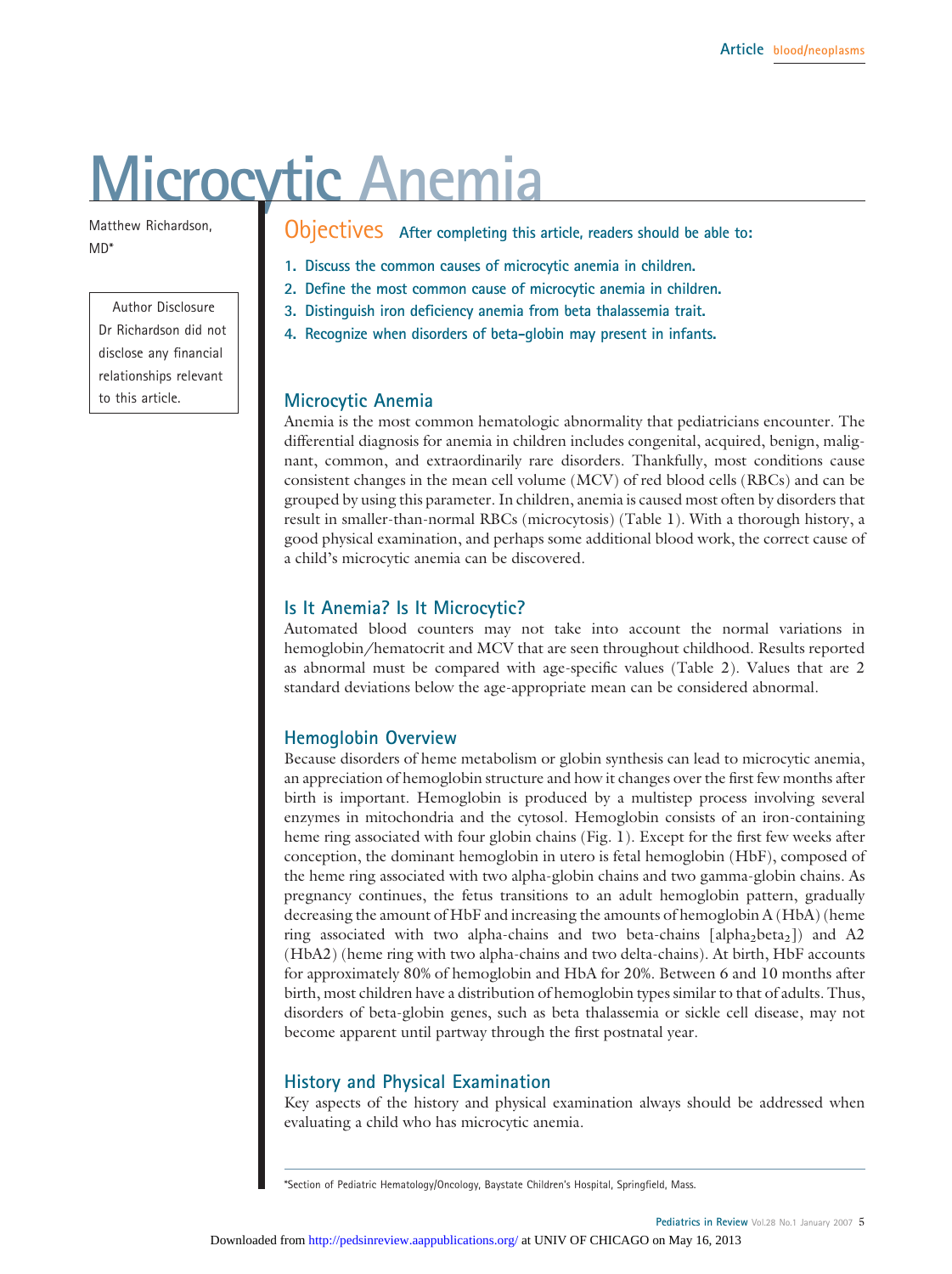# **Table 1. Causes of Microcytic Anemia**

#### **Common**

- **Iron deficiency**
- **Thalassemia trait (alpha or beta)**

#### **Less Common**

- **Hemoglobinopathy (with or without thalassemia)**
- **Inflammation**
- **Thalassemia major**
- **Lead toxicity**
- **Sideroblastic anemia**

#### **Signs, Symptoms, History**

Many children who have microcytic anemia have no complaints. The disorder frequently is detected as part of an office screening program or when a blood count is obtained for another illness. When evaluating a child who has microcytic anemia, the results of the newborn screen for hemoglobin disorders should be reviewed. Gestational age at time of birth should be determined because infants born preterm are at higher risk for iron deficiency than are term infants. Older children may become noticeably tired. Significant iron deficiency can cause irritability. Family members, often those who see the child only intermittently, sometimes note pallor. Pallor can be appreciated in the conjunctiva, gums, and

creases of the palms; in darker-pigmented patients, looking for pallor in the nailbeds is particularly helpful.

The physical examination may show tachycardia at rest and a flow murmur. The presence of splenomegaly should raise the question of a hemoglobinopathy or thalassemia. Bony deformations such as frontal bossing or maxillary dysplasia suggest bone marrow hypertrophy, as seen in the major thalassemia syndromes.

#### **Diet**

Because nutritional iron deficiency is the primary cause of microcytic anemia in children, a dietary history is essential. Particular attention should be given to the volume of cow milk consumed and the amount and type of meats and vegetables eaten. Pica may be either a sign or a cause of iron deficiency or lead poisoning. Craving and eating ice (pagophagia) is relatively common with iron deficiency.

## **Blood Loss**

Potential signs of blood loss (and, thus, iron loss), such as hematochezia (bright red blood per rectum), melena, and heavy menses, should be investigated.

#### **Family History**

Some causes of microcytic anemia are inherited. Physicians should ask about a diagnosis of anemia in other family members. Because certain disorders are more common in particular ethnic or racial groups, it is appro-

# **Table 2. Hemoglobin and Mean Cell Volume Throughout Childhood\***

| Age                                 | <b>Mean</b><br>Hemogobin<br>$(g/dL)$ $(g/L)$ | $"$ - 2SD"             | <b>Mean</b><br>Hematocrit (%)<br>(Proportion of 1.0) | $"$ - 2SD"           | Mean Cell<br>Volume<br>(mcm <sup>3</sup> ) | $"$ -2SD" |
|-------------------------------------|----------------------------------------------|------------------------|------------------------------------------------------|----------------------|--------------------------------------------|-----------|
| <b>Birth</b>                        | 16.5(165)                                    | 13.5(135)              | 51(0.51)                                             | 42(0.42)             | 108                                        | 98        |
| $1$ to $3$ d                        | 18.5(185)                                    | 14.5(145)              | 56(0.56)                                             | 45(0.45)             | 108                                        | 95        |
| $1 \text{ mo}$                      | 14.0 (140)                                   | 10.0(100)              | 43(0.43)                                             | 31(0.31)             | 104                                        | 85        |
| $2 \text{ mo}$                      | 11.5(115)                                    | 9.0(90)                | 35(0.35)                                             | 28(0.28)             | 96                                         | 77        |
| 3 to 6 mo                           | 11.5(115)                                    | 9.5(95)                | 35(0.35)                                             | 29(0.29)             | 91                                         | 74        |
| 6 mo to 2 $v$                       | 12.0(120)                                    | 10.5(105)              | 36(0.36)                                             | 33(0.33)             | 78                                         | 70        |
| $2$ to 6 y                          | 12.5(125)                                    | 11.5(115)              | 37(0.37)                                             | 34(0.34)             | 81                                         | 75        |
| 6 to 12 y                           | 13.5(135)                                    | 11.5(115)              | 40(0.40)                                             | 35(0.35)             | 86                                         | 77        |
| 12 to 18 y                          |                                              |                        |                                                      |                      |                                            |           |
| Female                              | 14.0(140)                                    | 12.0(120)              | 41(0.41)                                             | 36(0.36)             | 90                                         | 78        |
| Male                                | 14.5(145)                                    | 13.0(130)              | 43(0.43)                                             | 37(0.37)             | 88                                         | 78        |
| 18 to 49 y<br>Female<br><b>Male</b> | 14.0(140)<br>15.5(155)                       | 12.0(120)<br>13.5(135) | 41(0.41)<br>47(0.47)                                 | 36(0.36)<br>41(0.41) | 90<br>90                                   | 80<br>80  |

\*Adapted from Nathan DG, Orkin SH, Look AT, Ginsburg D, eds. *Nathan and Oski's Hematology of Infancy and Childhood*. 6th ed. Philadelphia, Pa: Saunders; 2003, with permission from Elsevier.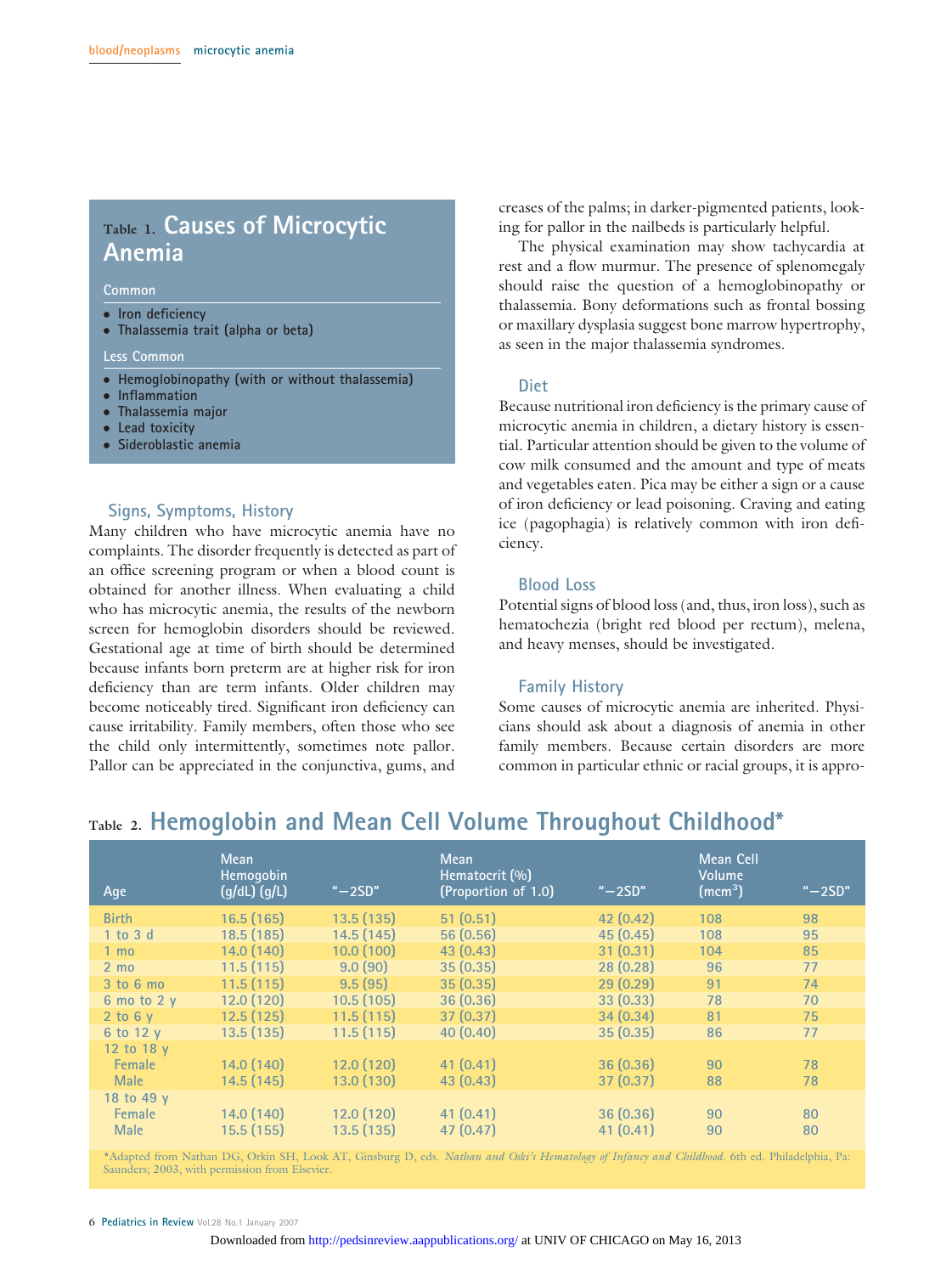

**Figure 1. Schematic of hemoglobin structure.**

priate to ask about the patient's ancestry. Most families are not offended if the physician explains the logic for asking about racial or national background. Sickle hemoglobinopathies are more prevalent in African-Americans and Hispanics; hemoglobin E disorder is seen most often in Southeast Asians. The thalassemias are most common in African-Americans and people whose ancestry is from the Mediterranean region or southeast Asia. A negative report of lineage from these regions/ethnicities/races, however, does not rule out any given disorder.

# **Iron Deficiency**

Iron is necessary for the production of hemoglobin, myoglobin, and cytochrome enzymes, which are present in all tissues. Iron deficiency, thus, affects all organ systems. Low concentrations of iron, even without anemia, have been associated with poor cognitive achievement, poor school performance, and behavioral problems. Dietary iron is absorbed in the duodenum, but not all sources of iron are absorbed equally well. Heme iron, found in meats and shellfish, is absorbed more readily than is the nonheme iron of beans, grains, and vegetables. Although the concentration of iron in human milk is similar to that of formula, human milk iron is absorbed more readily than formula iron. The presence of acidic food enhances the absorption of dietary iron.

Children become iron deficient from either inadequate dietary intake (the most common cause) or from blood loss, usually gastrointestinal (GI) or, in older females, menstrual bleeding. Infants and children who

consume large amounts of cow milk are particularly prone to iron deficiency. Cow milk iron is poorly absorbed and filling and slows gastric emptying, thus preventing the consumption of heme-containing foods; calcium inhibits iron absorption; and cow milk may cause a protein allergy with GI bleeding (microscopic or gross). Ideally, children should be limited to fewer than 16 oz of cow milk each day. The finding of iron deficiency in a patient who has a normal dietary history should prompt an evaluation for a source of bleeding, such as occult or overt GI bleeding or menorrhagia.

# **Laboratory Findings**

In addition to microcytosis, iron deficiency results in an increase in the red cell distribution width and decreases in the reticulocyte count, RBC number, and mean cellular hemoglobin. Platelet number may be elevated. For patients who have a history consistent with poor iron intake or blood loss and RBC indices consistent with iron deficiency, no additional laboratory work may be needed. Treatment of the underlying cause of the deficiency can begin, and oral iron replacement can be initiated. An increase in hemoglobin, reticulocyte count, and MCV within 1 to 4 weeks of starting iron therapy is the best test to confirm the diagnosis of iron deficiency.

If the clinical history or laboratory findings are inconclusive or conflicting, more specific measurements of iron status may be warranted. Concentrations of serum ferritin, an indirect measurement of body iron stores, are decreased in iron deficiency. However, as an inflammatory marker, ferritin values can be elevated during acute or chronic illness. Total iron-binding capacity (TIBC) may be elevated, and the transferrin saturation $\times100$ (serum iron/TIBC) is low. Concentrations of free erythrocyte protoporphyrin (FEP), a heme precursor, may be elevated, reflecting the body's inability to complete heme production without iron. FEP also may be elevated with lead toxicity.

In the presence of a microcytic anemia, a Mentzer index (MCV/RBC) score above 13 is consistent with iron deficiency, and a value below 13 is consistent with beta thalassemia trait. The index, however, should be used only as a "screen."

Pediatrics in Review Vol.28 No.1 January 2007 7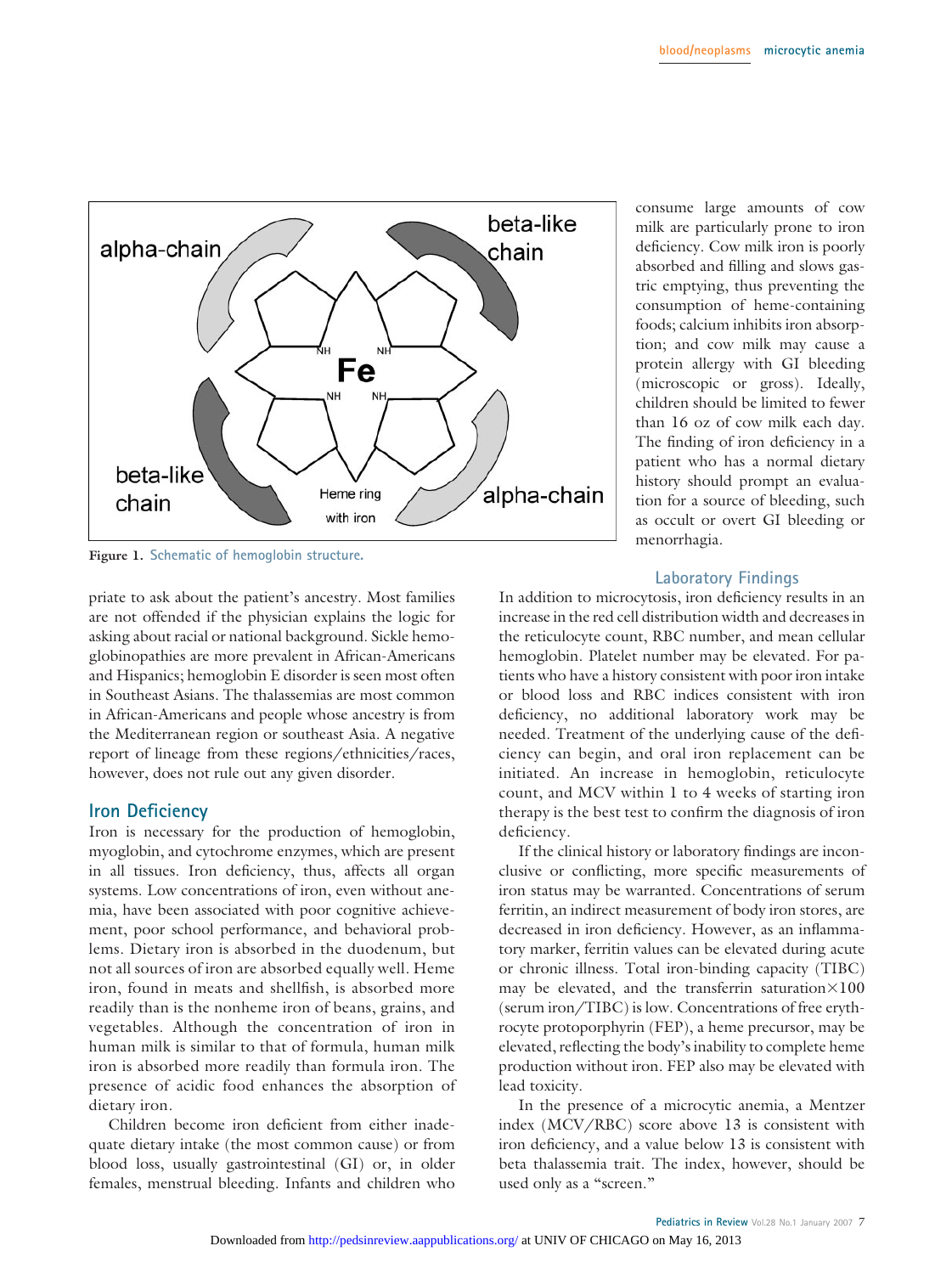# **Treatment**

Iron deficiency and its underlying cause should be addressed concurrently by decreasing the consumption of cow milk, increasing the amount of heme-rich foods in the diet, or stopping bleeding. For parents who have difficulty limiting their child's milk consumption, it is helpful to point out that humans are the only animals to drink routinely the milk of another species.

Assuming a normal functioning gut, iron should be replaced orally. Intramuscular or intravenous replacement of iron is inappropriate for routine nutritional iron deficiency. The usual dose for oral replacement is 6 mg/kg per day of elemental iron. The dose may be divided either three times (tid) or twice (bid) daily, depending on patient preference or on the development of adverse effects such as nausea, stomach cramping, constipation, or diarrhea. Vitamin C (ascorbic acid) increases the absorption of iron, and supplements ideally are taken with vitamin C-containing foods or juices.

There does not appear to be any discernible difference in the tolerability of different iron formulations. Ferrous sulfate is the least expensive. Patients should return after 1 to 2 weeks of therapy to have an increase in hemoglobin concentration and reticulocyte count documented; these findings assess compliance with the therapy and can

mia trait, frequently mistaken for iron deficiency, must be considered if there is no response to iron therapy.

# **Thalassemias**

The thalassemias are a family of disorders that result from decreased globin chain production. Either alpha-globin (alpha thalassemias) or beta-globin (beta thalassemias) production may be decreased. The abnormalities result in *quantitative* changes in globins, as opposed to hemoglobinopathies, in which globin defects are *qualitative* or *functional*.

# **Beta Thalassemias**

Two genes control beta-globin production, one on each chromosome 11. Depending on the particular mutation, beta-globin production can range from nearly normal to entirely absent.

A one-gene defect results in beta thalassemia trait. This disorder is seen most commonly in African-Americans and people of Mediterranean descent. Children who have beta thalassemia trait are asymptomatic and have no physical findings.

If both beta-globin genes are completely nonfunctional, beta thalassemia major (Cooley anemia) results. No beta-globin is available as the infant transitions from

# placement should continue for at least<br>er the anemia has been corrected,<br>at the underlying cause has been

the fetal to adult hemoglobin pattern. Thus, children who have beta thalassemia major present when  $HbA$  (alpha<sub>2</sub>beta<sub>2</sub>) is expected to be the dominant hemoglobin, sometime during the second half of the first postnatal year. Physical findings may include hepatosplenomeg-

validate the diagnosis. Children who have severe iron deficiency anemia (eg, hemoglobin -5 to 6 g/dL [50 to  $50 \text{ g/L}$ ) should return earlier to assure that the anemia is not worsening. Iron replacement should continue for at least 2 months after the anemia has been corrected, assuming that the underlying cause has been addressed.

Some children who are breastfed exclusively may benefit from supplemental iron, especially if they were born preterm, have not started taking iron-fortified cereals, or have been shown by laboratory tests to have low iron stores.

The most common causes of treatment failure are noncompliance and failure to treat the cause of the iron deficiency. Disorders of malabsorption, such as celiac sprue, are rarely the cause for lack of response. Thalassealy, poor growth, and in untreated cases, frontal bossing and maxillary hyperplasia resulting from deformation of cortical bone due to bone marrow erythroid hyperplasia.

In beta thalassemia intermedia, there is some degree of beta-globin gene activity between the two genes. The amount of beta-globin produced may be so minimal as to present a clinical picture identical to that of beta thalassemia major or it may be sufficient for transfusions to be avoided. Much depends on how well a patient who has beta thalassemia intermedia tolerates anemia and the physician's threshold for performing transfusions.

**LABORATORY FINDINGS.** Children who have beta thalassemia trait have a microcytic anemia. However, as opposed to iron deficiency, the concentrations of ferritin,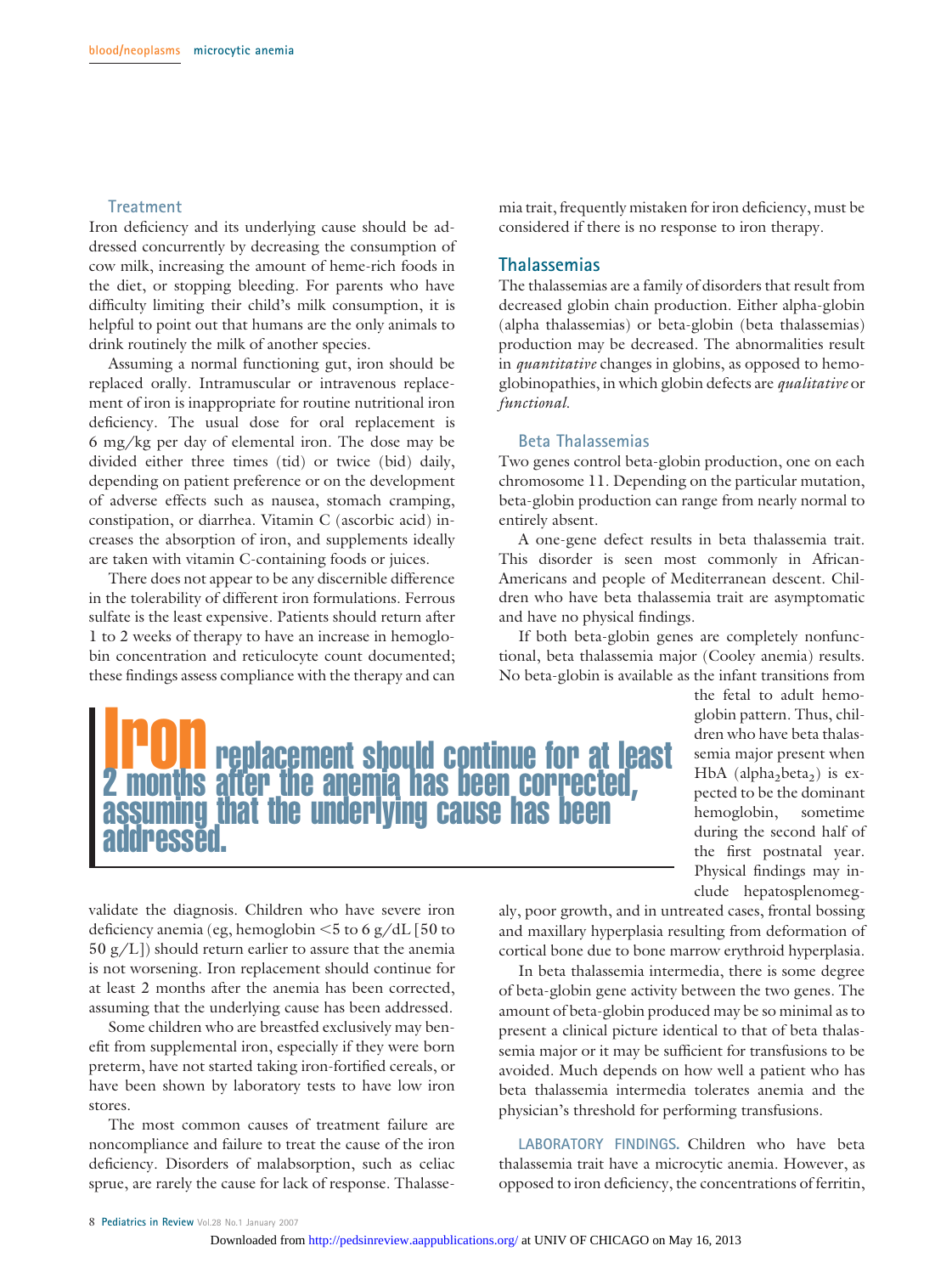|                                                                 | <b>Iron</b><br><b>Deficiency</b> | <b>Beta</b><br>Thalassemia<br><b>Trait</b> | Chronic<br>Inflammation | Lead<br><b>Toxicity</b>     |
|-----------------------------------------------------------------|----------------------------------|--------------------------------------------|-------------------------|-----------------------------|
| <b>MCV</b>                                                      | Low                              | Low                                        | Normal-low              | Normal-low                  |
| <b>RDW</b>                                                      | High                             | <b>Normal</b>                              | <b>Normal</b>           | Normal-high                 |
| <b>RBC</b> number                                               | Low                              | Normal-high                                | <b>Normal</b>           | Low                         |
| Mentzer Index (MCV/RBC)                                         | $>13$                            | < 13                                       | N/A                     | N/A                         |
| Platelet count                                                  | Normal-high                      | <b>Normal</b>                              | Normal-high             | <b>Normal</b>               |
| <b>Ferritin</b>                                                 | Low                              | <b>Normal</b>                              | Normal-high             | Normal-low                  |
| <b>Transferrin saturation</b><br>(serum iron/TIBC) $\times$ 100 | Low                              | <b>Normal</b>                              | Low                     | Normal-low                  |
| Hemoglobin<br>electrophoresis                                   | <b>Normal</b>                    | Increased $HbA2; +/-$<br>increased HbF     | <b>Normal</b>           | <b>Normal</b>               |
| Response to iron                                                | <i><u><b>Improves</b></u></i>    | No change                                  | No change               | No change                   |
| <b>Other</b>                                                    |                                  |                                            | Elevated ESR or CRP     | Elevated lead concentration |

# **Table 3. Differences Among Microcytic Anemias**

MCV=mean cell volume, RDW=red cell distribution width, RBC=red blood cell, TIBC=total iron-binding capacity, ESR=erythrocyte sedimentation rate,  $CRP=C$ -reactive protein,  $HbA_2$ =hemoglobin A2, HbF=fetal hemoglobin

serum iron, TIBC, and FEP are normal. The Mentzer index (MCV/RBC) is usually less than 13. Hemoglobin electrophoresis shows essentially normal amounts of HbA and increased amounts of HbA2 and HbF. Because beta thalassemia trait and iron deficiency are the most common microcytic anemias encountered in children, it is important to distinguish between them (Table 3).

The blood count in beta thalassemia major shows a severe microcytic anemia. Electrophoresis findings are remarkable for the absence of HbA and increased HbA2 and HbF. Review of a newborn screen reveals the presence of only HbF. Beta thalassemia intermedia shows varying (but low) amounts of HbA on electrophoresis, depending on its severity. The iron status of children who have thalassemia can range from iron deficient (patients who have both iron deficiency and thalassemia) to normal. In cases of beta thalassemia major, if transfusion therapy has been initiated, patients may show excess iron (elevated ferritin and transferrin saturation).

**TREATMENT.** Children who have beta thalassemia trait require no treatment. Parents of children who have beta thalassemia trait should consider being tested for the disorder themselves. If both are carriers of a one-gene mutation (ie, both have beta thalassemia trait), there is a 25% chance of them having a child afflicted with a major beta thalassemia syndrome. After conception, chorionic villous sampling or amniocentesis allows prenatal diagnosis.

Patients who have beta thalassemia major require chronic RBC transfusions and suffer from the associated complications of iron overload, exposure to multiple RBC antigens, and potential exposure to blood-borne

pathogens. Bone marrow transplant from a matched donor is curative.

Depending on the severity of the mutations in the beta-globin genes, children who have beta thalassemia intermedia may require infrequent transfusion support or may have a clinical course indistinguishable from that of beta thalassemia major.

# **Alpha Thalassemia**

Four identical genes are responsible for the production of alpha-globin, two on each copy of chromosome 16. Mutations in these genes often result in stop codons, thus knocking out a gene's alpha-globin production entirely (ie, the gene is either normal and "on" or abnormal and "off").

All four alpha-globin genes function in the normal state (Fig. 2). A one-gene defect results in "alpha thalassemia silent carrier" status, which is asymptomatic. Two gene defects lead to "alpha thalassemia trait." The trait may be the result of one gene deleted on both chromosomes ("trans" deletions, more common in African-Americans) or two genes deleted on the same chromosome ("cis" deletions, more common in Asians). Affected children have microcytosis but often only mild (or no) anemia. This disorder should be suspected when there is microcytosis but no evidence of iron deficiency or beta thalassemia trait. Newborn screening programs may detect Bart hemoglobin (HbB) (heme associated with four gamma chains). Three gene deletions lead to hemoglobin H (HbH) disease. HbH is composed of heme associated with four beta chains, due to the paucity of alpha chains. This defect results in microcytic anemia,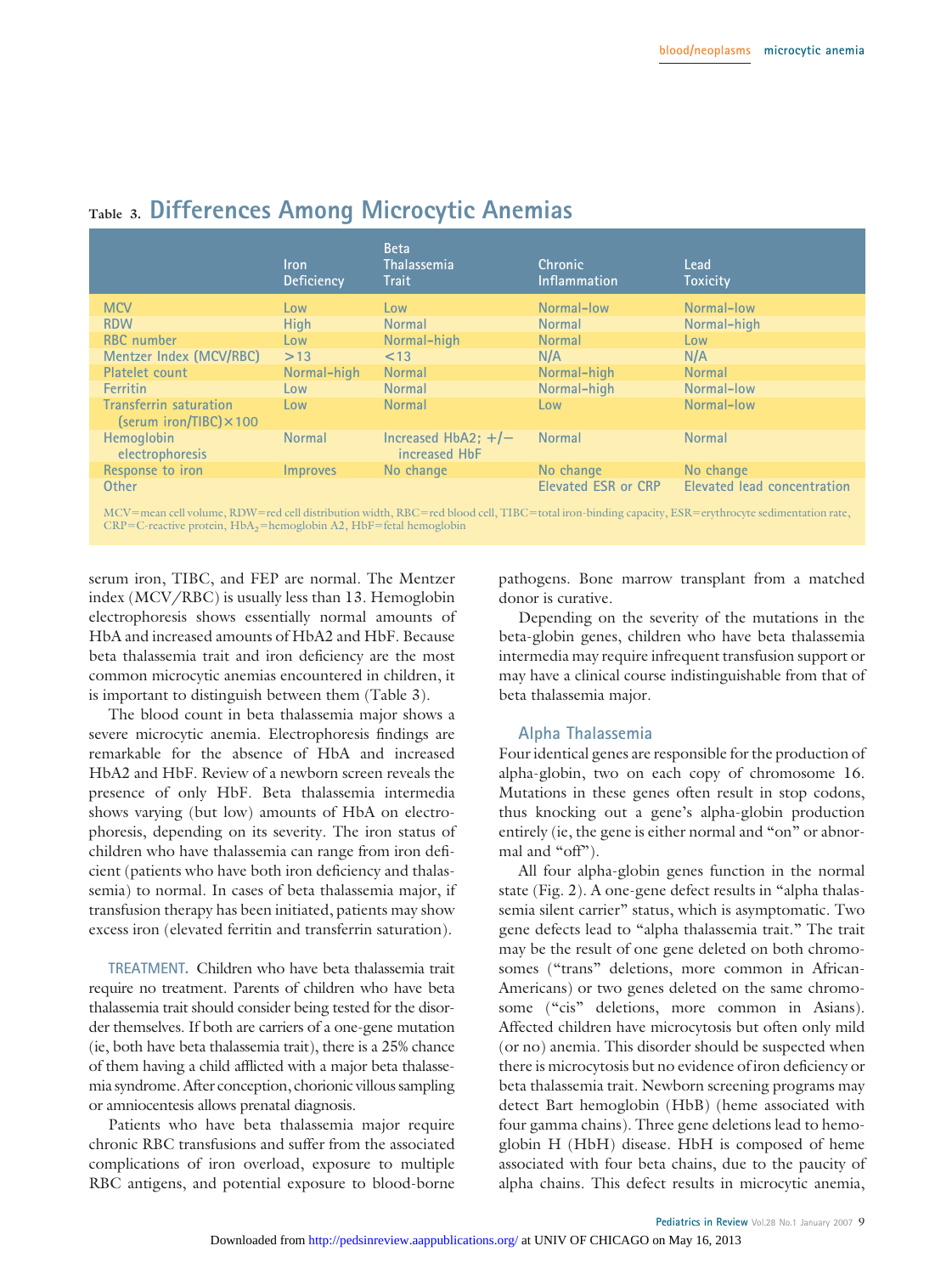

**Figure 2. Gene deletions in alpha thalassemia syndromes.**

chronic hemolysis, and splenomegaly. HbB is detected on a newborn screen. Finally, when all four alpha genes are defective, no normal hemoglobin can be made, even in utero. Hydrops fetalis (severe anemia with highoutput cardiac failure and anasarca) results and almost always is fatal.

**LABORATORY FINDINGS.** Alpha thalassemia silent carrier state is associated with no abnormalities on a blood count. Alpha thalassemia trait is diagnosed most commonly when evaluation of a microcytic anemia shows no evidence of iron deficiency or of beta thalassemia trait. The hemoglobin electrophoresis pattern in patients having alpha thalassemia trait is normal. HbB, if present on a newborn screen, is helpful evidence of the disorder, but its absence does not rule out the condition.

Children who have HbH disease have significant microcytic anemia and demonstrate HbH on electrophoresis. Molecular studies of the ratio of beta chains to alpha chains are available (mean beta/alpha= $1$  in unaffected individuals, mean beta/alpha= $1.3$  for alpha thalassemia trait, mean beta/alpha= $2.6$  for HbH disease) but usually are unnecessary to make a diagnosis or provide counseling. Similarly, molecular testing for defective or absent alpha genes can be performed but usually is reserved for when results of the blood count and hemoglobin electrophoresis are inconclusive or when more extensive genetic counseling is needed.

**TREATMENT.** Silent carrier status and alpha thalassemia trait require no treatment. Because patients of Asian descent who have alpha thalassemia trait tend to have two genes affected on the same chromosome, they should be counseled on the potential risk of having children with a partner of similar ethnicity because the chance of having a baby who has a four-alpha gene deletion (hydrops fetalis) is increased. Children who have HbH disease may require folate supplements, periodic transfusions, or perhaps splenectomy; these patients should be followed by a pediatric hematologist. Infants who have hydrops fetalis/Bart hemoglobinopathy may be kept alive with lifelong transfusion therapy. A bone marrow transplant is cura-

tive and is the treatment of choice.

# **Hemoglobinopathies With and Without Thalassemia**

Hemoglobinopathies represent qualitative or functional defects of globins. Dozens of mutations in the genes for alpha- and beta-globin that lead to structural globin abnormalities have been described. Some mutations cause no significant microcytosis unless there is a concomitant defect in the amount of globin produced (ie, a thalassemia). The two primary severe hemoglobinopathy syndromes seen in the United States are homozygous SS disease and SC disease, both usually referred to as sickle cell disease. In homozygous SS disease, both beta-globin genes have a mutation that causes a substitution of valine for glutamate at amino acid position six on the betaglobin chain. In SC disease, one beta-globin chain has the S mutation and the other a C mutation (lysine substituted for glutamate at amino acid six). These two groups of patients have anemia but usually only mild microcytosis, if any. The diseases are associated with lifelong complications, including pain crises, overwhelming bacteremia, splenic sequestering of blood, gallstones, retinopathy, avascular necrosis of bones, acute chest syndrome, and stroke. SS and SC disease are suspected when a newborn screen reports the presence of HbS or HbC in the absence of HbA or there is a family history of sickle cell disease or sickle trait. When homozygous CC disease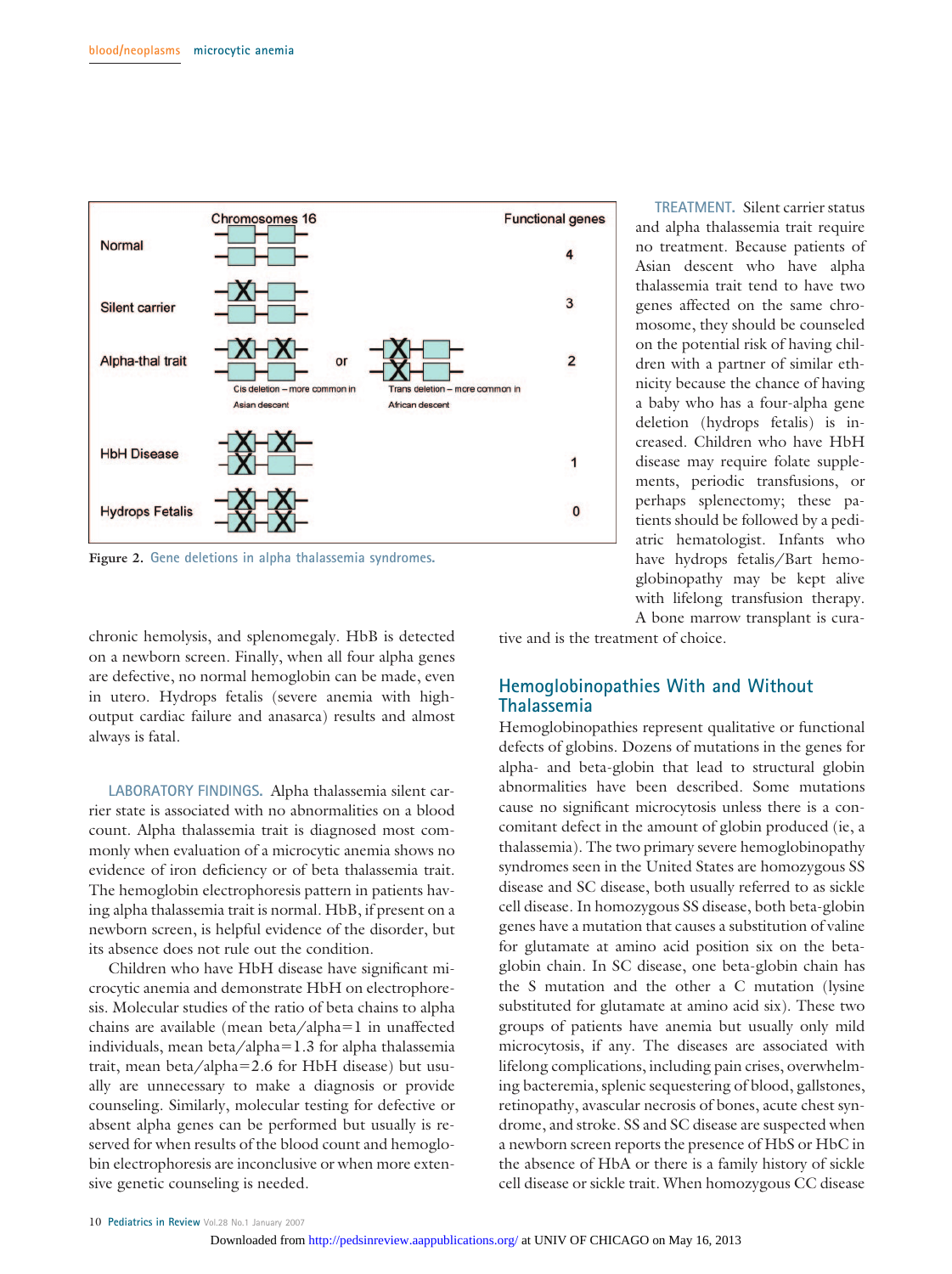| <b>Hgb</b><br>Pattern  | Possible Diagnosis                                                                                                                                                        | <b>Start</b><br>Penicillin<br>Prophylaxis <sup>+</sup> | Further testing and referral                       |
|------------------------|---------------------------------------------------------------------------------------------------------------------------------------------------------------------------|--------------------------------------------------------|----------------------------------------------------|
| <b>FA</b>              | <b>Normal</b>                                                                                                                                                             | N <sub>o</sub>                                         | <b>No</b>                                          |
| <b>FAS</b>             | <b>Sickle Trait</b>                                                                                                                                                       | N <sub>o</sub>                                         | Family testing and counseling                      |
| <b>FAC</b>             | C Trait                                                                                                                                                                   | N <sub>o</sub>                                         | Family testing and counseling                      |
| FC.                    | HbCC disease OR Cbeta <sup>o</sup>                                                                                                                                        | N <sub>o</sub>                                         | Family testing and counseling, refer to hematology |
| <b>FS</b>              | HbSS disease OR Sbeta <sup>o</sup>                                                                                                                                        | <b>Yes</b>                                             | Family testing and counseling, refer to hematology |
| <b>FSC</b>             | HbSC disease                                                                                                                                                              | <b>Yes</b>                                             | Family testing and counseling, refer to hematology |
| <b>FSA</b>             | HbSbeta <sup>+</sup> thalassemia                                                                                                                                          | <b>Yes</b>                                             | Family testing and counseling, refer to hematology |
| FSV or<br><b>FSD/G</b> | Sickle with indeterminate hemoglobin<br>pattern<br>Some beta-globin chain variants in<br>combination with HbS can be as<br>severe as HbSS                                 | <b>Yes</b>                                             | Family testing and counseling, refer to hematology |
|                        | *By convention, hemoglobins are reported in order of decreasing concentration (eg, "FA" denotes more HbF than HbA)<br>the summary services are the services of the annual |                                                        |                                                    |

# **Table 4. Newborn Hemoglobin Electrophoresis Results\***

† Penicillin 125 mg twice a day, 62.5 mg twice a day for infants less than 3 kg

Adapted with permission from New England Pediatric Sickle Cell Consortium, 2002.

occurs, it is associated with a mild microcytic anemia and a relatively benign clinical course.

# **Sickle Cell with Beta Thalassemia**

In patients who have sickle-beta-thalassemia (Sbeta<sup>0</sup>), one beta-globin gene has the S mutation and the other is nonfunctioning. Sbeta<sup>0</sup> results in more significant microcytosis than homozygous SS disease, but the two disorders are identical clinically.

If a patient has one beta-globin gene with the S mutation and the other with a normal beta-globin gene that has decreased production, that individual is diagnosed as having Sbeta<sup>+</sup> thalassemia. The amount of normal beta-globin produced by the thalassemic gene determines disease severity. All affected patients have a microcytic anemia to some degree. If a significant amount of normal beta-globin is made, HbA (alpha<sub>2</sub>beta<sub>2</sub>) concentrations may be greater than  $25\%$ . Although somewhat protected by the presence of HbA, patients still are at risk for complications of sickle cell disease and should be followed by a hematologist. Similarly, a beta-globin gene that has the C mutation can be coupled with a beta-globin gene that has no activity (Cbeta $^0$ ) or partial activity (Cbeta<sup>+</sup>). These disorders are clinically mild but do cause microcytic anemia.

**LABORATORY FINDINGS AND TREATMENT.** Sickle syndromes are diagnosed and defined best with hemoglobin electrophoresis, which determines the type and amount of hemoglobin present. Severe sickle/sickle-thalassemia syndromes (SS, SC, Sbeta<sup>0</sup>, Sbeta<sup>+</sup>) are diagnosed most often

by a newborn screen (Table 4). Hemoglobin electrophoresis should be repeated after 6 months of age to quantify the exact distribution of hemoglobin types and to define the patient's genotype better. It often is helpful to obtain hemoglobin electrophoreses on both parents, when possible.

Overwhelming infection with encapsulated organisms is the major cause of morbidity and mortality in children who have severe sickle disorders. Thus, even the suggestion of a severe sickle syndrome on a newborn screen (ie, HbS or HbS and HbC in the absence of HgbA) should lead to the immediate initiation of penicillin prophylaxis (penicillin G 125 mg by mouth tid) with referral to a hematologist (Table 3). Children who have a severe sickle/sicklethalassemia syndrome require care from practitioners who are knowledgeable about the natural history, complications (some life-threatening), and unique health supervision needs associated with these diseases.

Milder sickle syndromes (CC, Cbeta<sup>0</sup>, Cbeta<sup>+</sup>) cause microcytic anemia, but do not require prompt initiation of penicillin prophylaxis. They do, however, warrant referral to a hematologist.

# **Hemoglobin E**

Hemoglobin E results from yet another mutation in the beta-globin gene. The condition is interesting in that the resulting globin chain has an abnormal structure (a globinopathy) *and* is produced in less-than-normal amounts (a thalassemia). The gene defect is most prevalent in southeast Asia, China, and the Indian subcontinent.

In the heterozygote state (Hb E-trait) (one normal beta-globin gene and one beta-globin gene with the E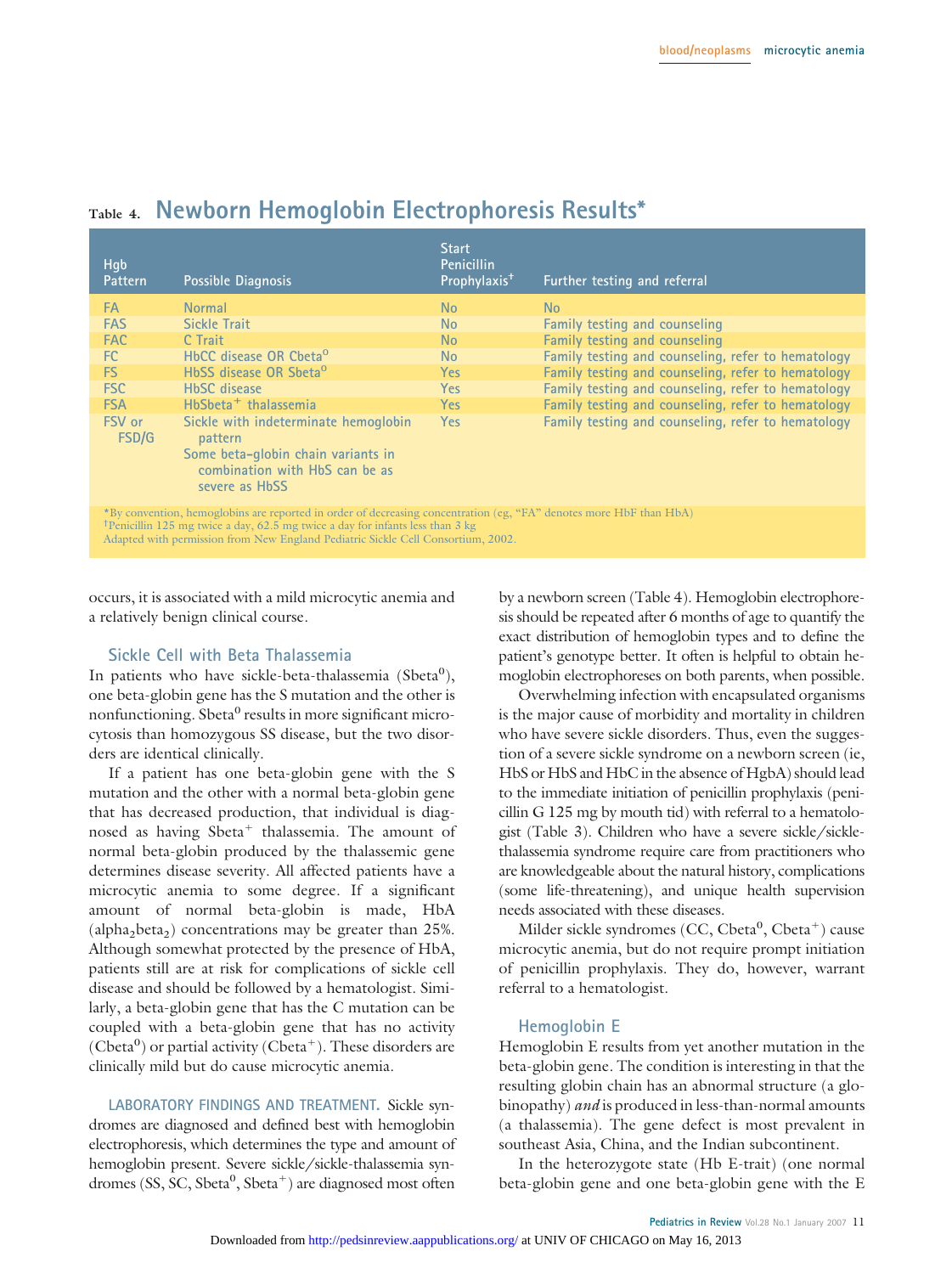mutation), there is microcytosis but only mild (or no) anemia. Because the normal beta-globin is made preferentially, HbA accounts for most of the hemoglobin produced. Affected patients are asymptomatic and require no treatment.

Patients who have two E mutations (homozygous HbE) produce almost all HbE along with some HbF and have a significant microcytosis with mild-to-moderate anemia.

When a child has one beta-globin gene with the E mutation and one beta-globin gene with a beta thalassemia mutation (HbE-beta thalassemia [Ebeta $^+$ ]), the condition is more severe than if either were present alone. Affected patients can be clinically similar to those having beta thalassemia intermedia, with potentially significant microcytic anemia, depending on the amount of normal beta-globin that is produced.

**LABORATORY FINDINGS AND TREATMENT.** Hemoglobin electrophoresis distinguishes the different subtypes of HbE disease. HbE trait and HbEE require no treatment other than genetic counseling. Patients who have HbEbeta<sup>+</sup> likely need chronic transfusion support and iron chelation therapy; they also benefit from a hematologist's involvement.

# **Lead Poisoning**

Lead paint and leaded gasoline for cars were phased out of production in the 1970s, 1980s, and 1990s. However, many older homes contain residual lead paint. In addition, lead from auto emissions stays in soil for years, thus providing sources for lead poisoning. Also, certain hobbies, such as collecting leaden toy figures or using ceramic glazes that contain lead, may expose children to the metal. Lead can cause a microcytic anemia through two mechanisms. First, as a divalent metal, it interferes with iron absorption and utilization in normal iron pathways such as heme production (indeed, the microcytosis seen in lead poisoning is often due to iron deficiency). Second, lead can inhibit enzymes required for heme synthesis directly. Children who have lead poisoning may have pica either as a cause or symptom of lead poisoning.

# **Laboratory Findings and Treatment**

Blood lead levels are easily measured. The Centers for Disease Control and Prevention and the American Academy of Pediatrics have published recommendations for testing, follow-up, and treatment that are posted at http://aappolicy.aappublications.org/.

# **Anemia of Inflammation**

Any inflammatory state, acute or chronic, can produce either normocytic or microcytic anemia, sometimes

called anemia of chronic disease. Cytokines such as interleukins-1 and -6; tumor necrosis factor-alpha; and interferon-alpha, -beta, and -gamma are produced in inflammatory states, including cancer, acute or chronic infection, and autoimmune disorders (eg, inflammatory bowel disease, juvenile idiopathic arthritis, connective tissue disease). These cytokines alter iron homeostasis, promoting accumulation of iron in storage sites (macrophages in the marrow and reticuloendothelial system) and inhibiting marrow RBC proliferation and differentiation. The result can be either micro- or normocytic anemia. The cause of inflammation is usually apparent in children who have this type of anemia. When there are no clinical signs of inflammation but laboratory findings suggest anemia of inflammation, checking for serologic markers of inflammation may be helpful.

## **Laboratory Findings and Treatment**

In addition to microcytic anemia, inflammation typically produces an elevated ferritin level, elevated erythrocyte sedimentation rate, and increased C-reactive protein concentrations, but decreased serum iron concentrations and transferrin saturation. The underlying cause of inflammation should be addressed. Because children who have inflammation also may be iron deficient, iron status should be evaluated and iron replaced as needed. Severe anemia may require transfusions. The use of recombinant erythropoietin may be beneficial in some children who have chronic inflammation.

# **Sideroblastic Anemia**

The sideroblastic anemias are a rare group of disorders, some inherited and some acquired, that result from abnormal mitochondrial metabolism. This abnormality leads to ineffective heme synthesis and erythropoiesis. Unused iron is deposited in bone marrow erythroblasts and appears as rings around the nucleus ("ringed sideroblast"). Some of the sideroblastic anemias cause microcytic anemia. A sideroblastic anemia is diagnosed best with a bone marrow biopsy and warrants consultation with a hematologist.

# **Summary**

Microcytic anemia is the anemia encountered most commonly in pediatrics. Nutrional iron deficiency and beta thalassemia trait are the primary causes in pediatrics, and excessive cow milk consumption is a major cause of iron deficiency. The best method of diagnosing iron deficiency is to observe improvement in anemia and microcytosis with iron therapy. Beta thalassemia and sickle syndromes may not be clinically apparent until after 6 month of age. Families/patients who have thalassemia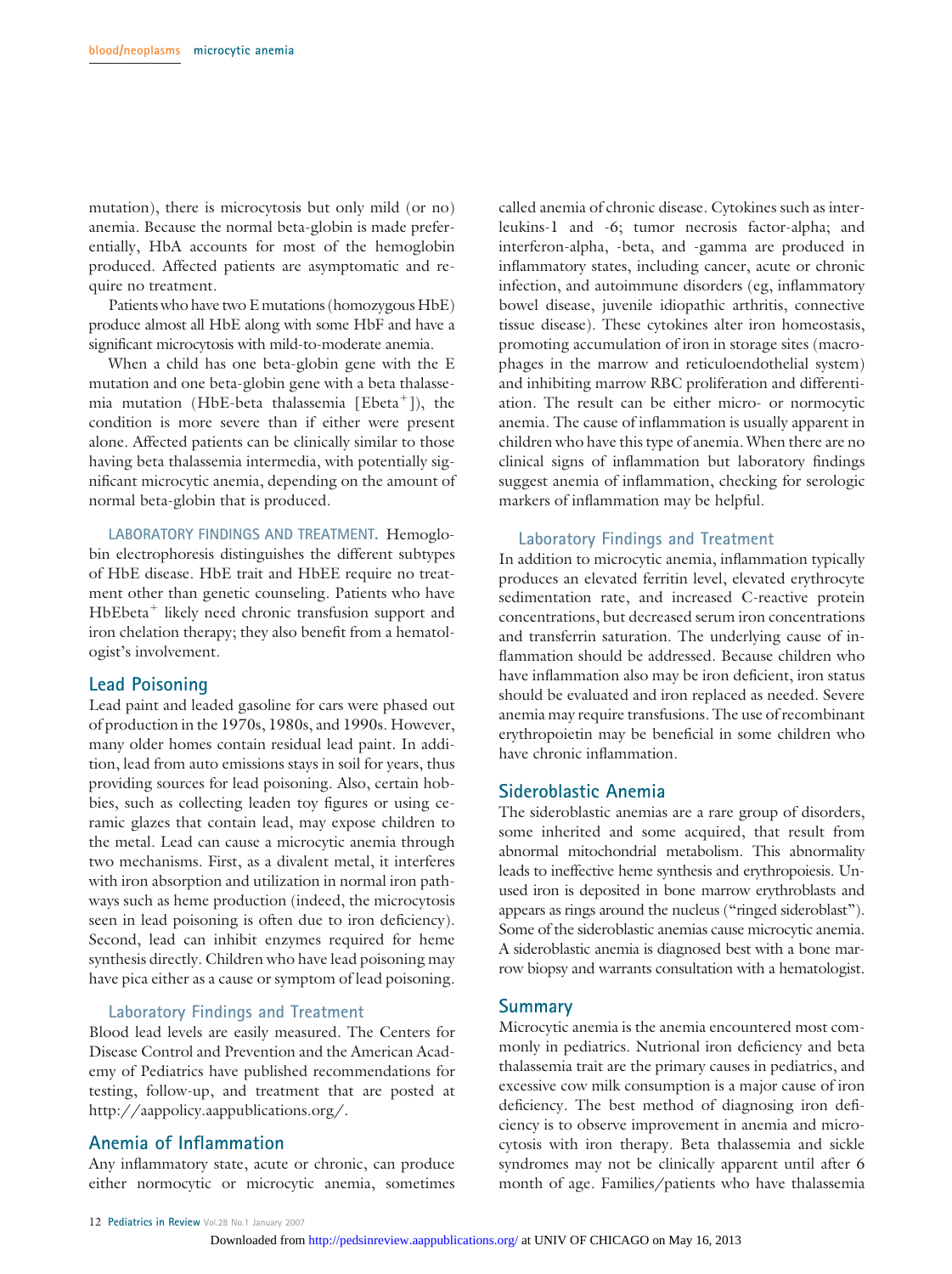(trait or major) should receive genetic counseling to understand their risks for having children who have severe forms of the disorder. Newborns found to have HbS or HbC on newborn screening should be started on penicillin immediately and referred to a hematologist.

# **Suggested Reading**

- Andrew NC. Medical progress: disorder of iron metabolism. *N Engl J Med.* 1999;341:1986–1995
- Bergeron J, Weng X, Robin L, Olney HJ, Soulieres D. Prevalence of alpha-globin gene deletions among patients with unexplained microcytosis in a North-American population. *Hemoglobin.* 2005;29: 51–60
- Coyer SM. Anemia: diagnosis and management. *J Pediatr Health Care.* 2005;19:380–385
- Fleming RE, Bacon B. Orchestration of iron homeostasis. *N Engl J Med.* 2005;352:1741–1744
- Lo L, Singer ST. Thalassemia: current approach to an old disease. *Pediatr Clin North Am.* 2002;49:1165–1191
- Lozoff B, Jimenez E, Hagen J, Mollen E, Wolf AW. Poorer behavioral and developmental outcome more than 10 years after treatment for iron deficiency in infancy. *Pediatrics.* 2000;105: e51. Available at: http://pediatrics.aappublications.org/cgi/ content/full/105/4/e51
- Rund D, Rachmilewitz E. Medical progress: beta-thalassemia. *N Engl J Med.* 2005;353:1135–1146
- Tyagi S, Pati HP, Choudhry VP, Saxena R. Clinico-haematological profile of HbE syndrome in adults and children. *Hematology.*  $2004.9.57-60$
- Weiss G, Goodnough LT. Medical progress: anemia of chronic disease. *N Engl J Med.* 2005;352:1011–1023

# **PIR Quiz**

### **Quiz also available online at www.pedsinreview.org.**

- **1. A 14-month-old boy is brought to your office because a visiting relative noted that he appeared pale. He drinks 40 to 50 oz of cow milk daily. He looks well except for pallor. A complete blood count demonstrates a** white blood cell count of 6.9×10<sup>3</sup>/mcL (6.9×10<sup>9</sup>/L), hemoglobin of 5.9 g/dL (59 g/L), mean cell volume **of 57 fL, and platelet count of 775**-**10<sup>3</sup> /mcL (775**-**10<sup>9</sup> /L). The most appropriate next step is to:**
	- **A. Give a blood transfusion.**
	- **B. Give a single dose of intravenous iron.**
	- **C. Initiate a trial of oral ferrous sulfate.**
	- **D. Obtain hemoglobin electrophoresis.**
	- **E. Obtain serum ferritin, iron, and total iron-binding capacity measurements.**
- **2. A 12-month-old girl is found to have a hemoglobin of 9.7 g/dL (97 g/L) during a health supervision visit. Other findings on the complete blood count are mean cell volume of 63 fL, red cell distribution width**  $(RDW)$  of 15.1%, and red blood cell count of  $5.3 \times 10^3$ /mcL  $5.3 \times 10^9$ /L. She is given a trial of oral iron **sulfate, and after 3 weeks, the hemoglobin measures 9.6 g/dL (96 g/L). The most likely explanation for the failure of the hemoglobin to increase is:**
	- **A. Administration of the oral iron with meals.**
	- **B. Failure to take oral iron.**
	- **C. Incorrect diagnosis.**
	- **D. Malabsorption of iron.**
	- **E. Ongoing blood loss.**
- **3. An 18-month-old girl who was born in Cambodia and recently emigrated to the United States with her parents is brought to you because of pallor and abdominal distention. On physical examination, the girl is pale and quiet. Her spleen is palpable 8 cm below the left costal margin, and her liver is palpable 3 cm below the right costal margin. Among the laboratory findings are hemoglobin 4.1 g/dL (41 g/L), mean cell volume 58 fL, white blood cell count 19.5**-**103 /mcL (19.5**-**109 /L), and platelet count 795**-**103 /mcL (795**-**109 /L). The most likely diagnosis is:**
	- **A. E-beta thalassemia.**
	- **B. Hemoglobin H disease.**
	- **C. Iron deficiency.**
	- **D. Malaria.**
	- **E. Sickle-beta thalassemia.**

**(continued on page 14)**

Pediatrics in Review Vol.28 No.1 January 2007 13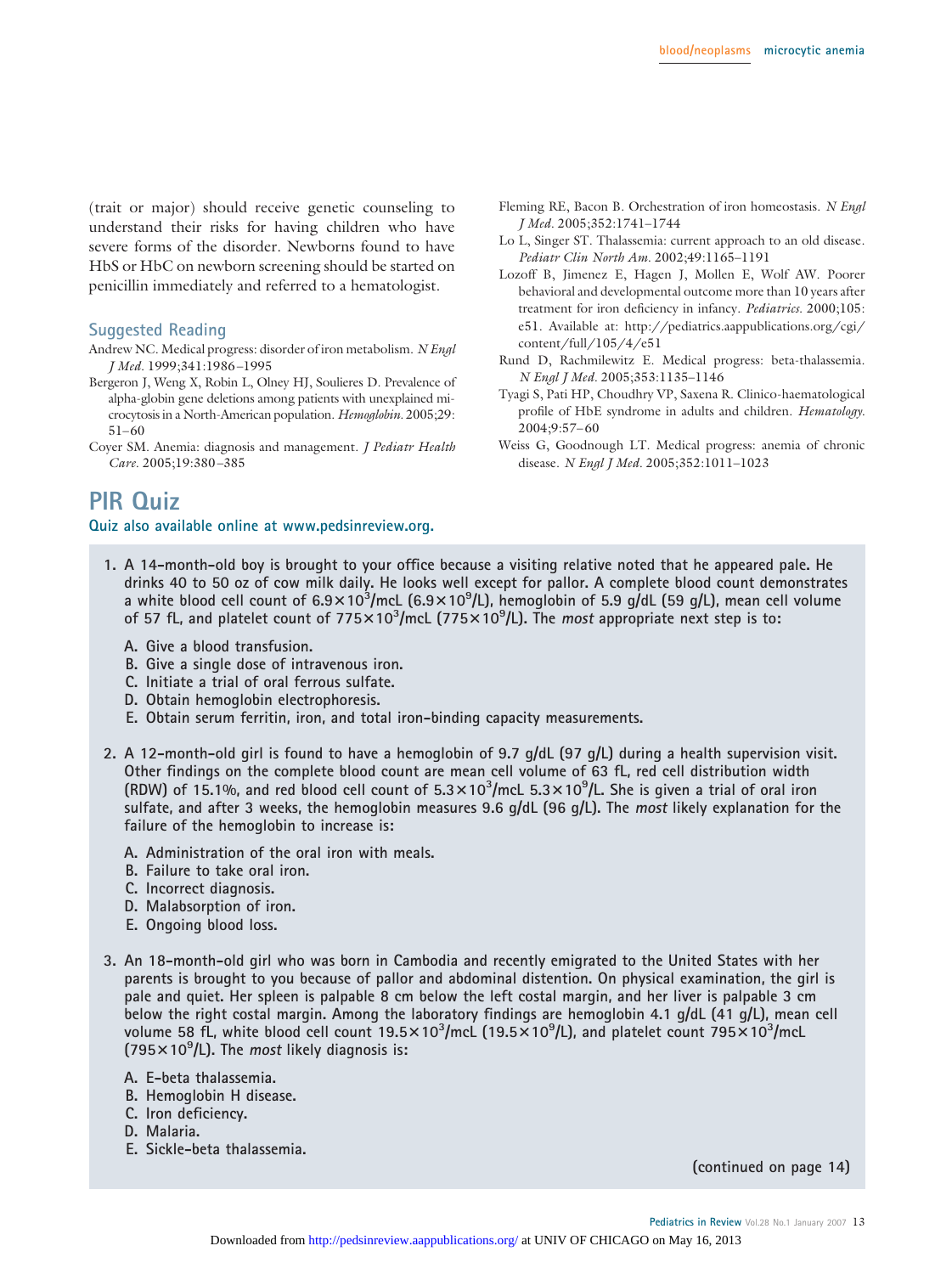- **4. A 17-year-old girl of African descent had a complete blood count obtained in an emergency department because of high fever. She was told to follow-up with your office because of the findings on the test,** which included hemoglobin 10.9 g/dL (109 g/L), mean cell volume 69 fL, white blood cell count 9.5×10<sup>3</sup>/ mcL (9.5×10<sup>9</sup>/L) with 24% polymorphonuclear neutrophils, 70% lymphocytes, 6% monocytes, RDW 14.5%, and platelets 395×10<sup>3</sup>/mcL (395×10<sup>9</sup>/L). Hemoglobin electrophoresis demonstrates hemoglobin **A 97%, hemoglobin A2 2.8%, and hemoglobin F 0.2%. The most likely cause of the anemia is:**
	- **A. Alpha thalassemia silent carrier.**
	- **B. Alpha thalassemia trait.**
	- **C. Beta thalassemia intermedia.**
	- **D. Beta thalassemia trait.**
	- **E. Hemoglobin H disease.**
- **5. A 4-year-old boy presents with a 4-week history of malaise and occasional low-grade fever. Results of laboratory studies include hemoglobin 9.5 g/dL (95 g/L), mean cell volume 68 fL, white blood cell count** 21.5×10<sup>3</sup>/mcL (21.5×10<sup>9</sup>/L) with 65% polymorphonuclear neutrophils, 16% bands, 15% lymphocytes, and **4% monocytes, RDW 16.95%, and platelet count 695**-**103 /mcL (695**-**109 /L). Additional findings include serum iron 15 mcg/dL (2.7 mcmol/L), total iron-binding capacity 210 mcg/dL (37.6 mcmol/L), and serum ferritin 160 ng/mL (160 mcg/L). The most likely diagnosis is:**
	- **A. Anemia of chronic disease.**
	- **B. Hemoglobin H disease.**
	- **C. Iron deficiency.**
	- **D. Lead poisoning.**
	- **E. Thalassemia trait.**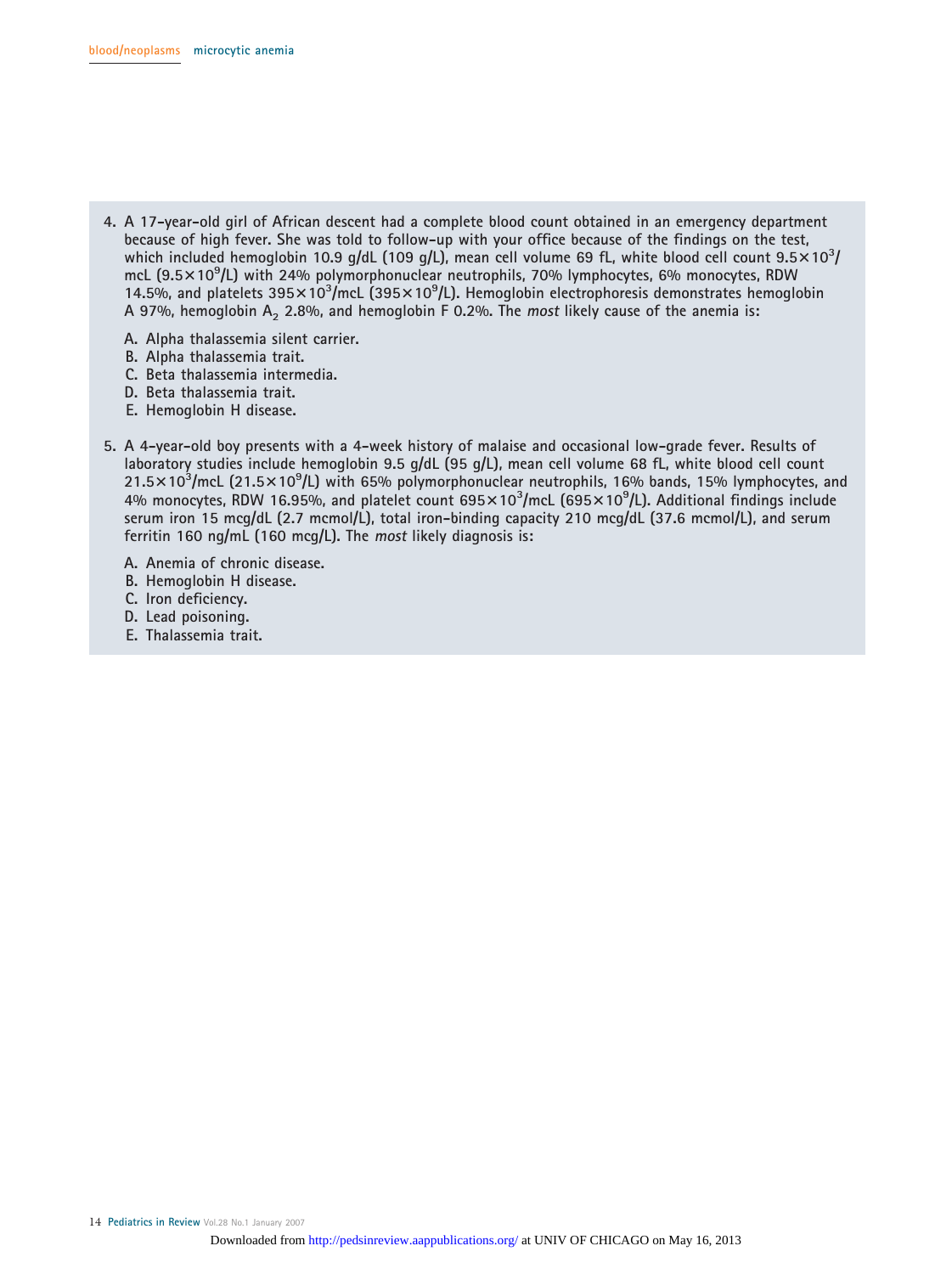# **Microcytic Anemia**

DOI: 10.1542/pir.28-1-5 *Pediatrics in Review* 2007;28;5 Matthew Richardson

| <b>Updated Information &amp;</b><br><b>Services</b> | including high resolution figures, can be found at:<br>http://pedsinreview.aappublications.org/content/28/1/5                                                                                                                                                                                                                                                                                                                                                                                                                                 |
|-----------------------------------------------------|-----------------------------------------------------------------------------------------------------------------------------------------------------------------------------------------------------------------------------------------------------------------------------------------------------------------------------------------------------------------------------------------------------------------------------------------------------------------------------------------------------------------------------------------------|
| <b>References</b>                                   | This article cites 9 articles, 1 of which you can access for free at:<br>http://pedsinreview.aappublications.org/content/28/1/5#BIBL                                                                                                                                                                                                                                                                                                                                                                                                          |
| <b>Subspecialty Collections</b>                     | This article, along with others on similar topics, appears in the<br>following collection(s):<br><b>Medical Education</b><br>http://pedsinreview.aappublications.org/cgi/collection/medical_e<br>ducation sub<br><b>Fetus/Newborn Infant</b><br>http://pedsinreview.aappublications.org/cgi/collection/fetus:new<br>born_infant_sub<br><b>Genetics</b><br>http://pedsinreview.aappublications.org/cgi/collection/genetics_s<br>ub<br><b>Blood Disorders</b><br>http://pedsinreview.aappublications.org/cgi/collection/blood_dis<br>orders sub |
| Permissions & Licensing                             | Information about reproducing this article in parts (figures,<br>tables) or in its entirety can be found online at:<br>/site/misc/Permissions.xhtml                                                                                                                                                                                                                                                                                                                                                                                           |
| <b>Reprints</b>                                     | Information about ordering reprints can be found online:<br>/site/misc/reprints.xhtml                                                                                                                                                                                                                                                                                                                                                                                                                                                         |

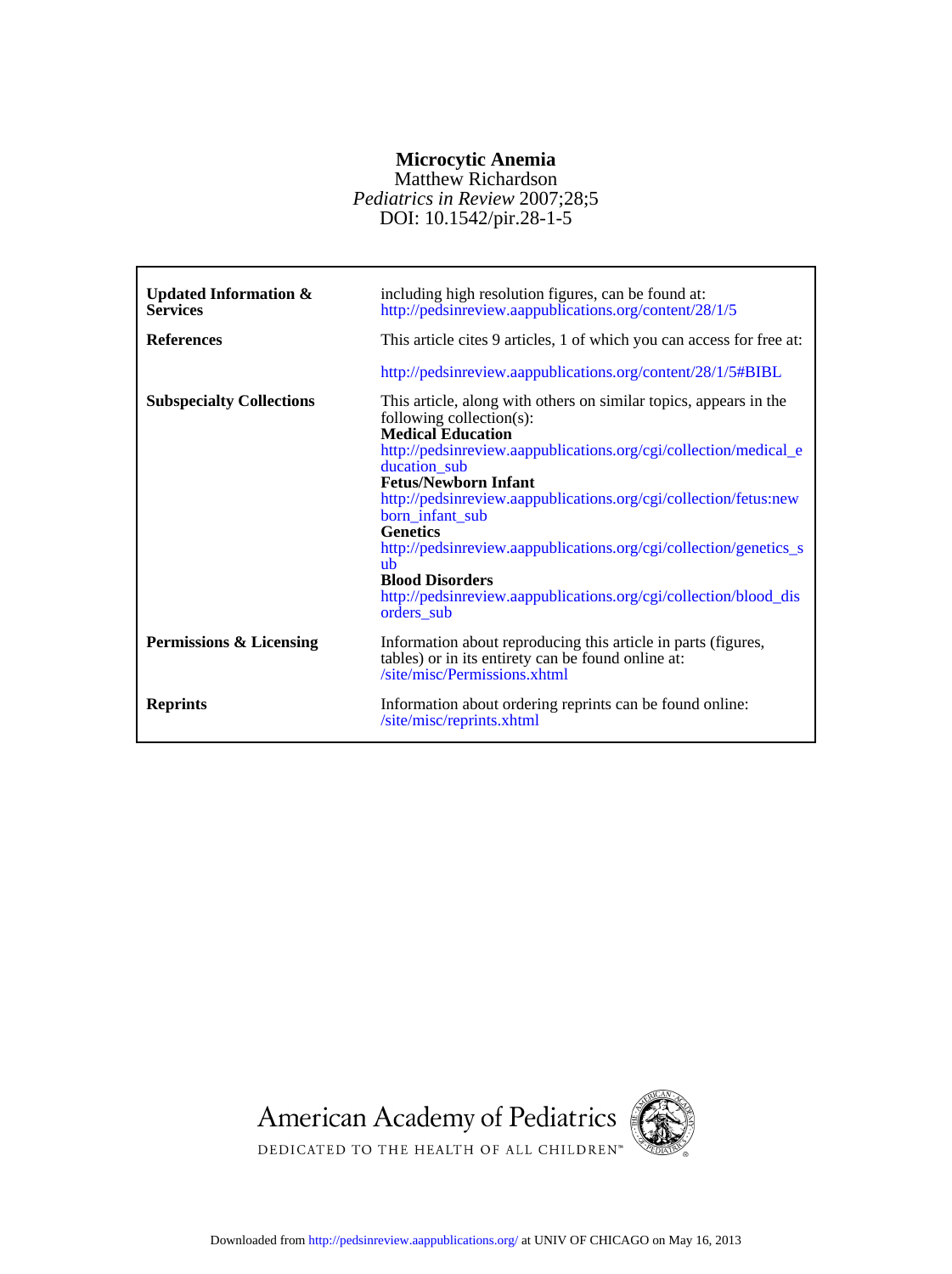### Suggested Reading

- Bader-Meunier B, Armengaud JB, Haddad E, et al. Initial presentation of childhood-onset systemic lupus erythematosus: a French multicenter study. *J Pediatr.* 2005;146:648–653
- Brasington RD Jr. Immunologic rheumatologic disorders: dystemic lupus erythematosus. *J Allergy Clin Immunol.* 2002; 111(2 suppl):S593–S601
- Hsu S, Le EH, Khoshovis MR. Differential diagnosis of annular lesions. *Am Fam Physician.* 2001;64:289–296
- Klein-Gitilman M. Systemic lupus erythematosus in childhood. *Rheum Dis Clin North Am.* 2002;28:561–577
- Mikdashi J, Krumholz A, Handwerger B. Factors at diagnosis predict subsequent occurrence of seizures in systemic lupus erythematosus. *Neurology.* 2005;64:2102–2107
- Stichweh D, Arce E, Pascual V. Update on pediatric systemic lupus erythematosus. *Curr Opin Rheumatol.* 2004;16:577–587
- Taylor ML, Gill JM. Lupus and related connective tissue diseases. *Clin Family Pract.* 2005;7:209–224

# **Clarification**

In reference to the article on abnormalities in head size (*Pediatr Rev*. 2006;12:473–476), a reader has pointed out that offspring of mothers who have phenylketonuria can have features virtually identical to infants who have fetal alcohol syndrome, including microcephaly and classic facial dysmorphology. All mothers who have phenylketonuria are not significantly handicapped in their cognitive functions, making it more difficult to diagnose this disorder.

In the article on microcytic anemia (*Pediatr Rev.* 2007;28:5), the dose for prophylactic penicillin V in children younger than 5 years of age is given as 125 mg BID in a table and 125 mg TID in the text. The correct dose is 125 mg BID.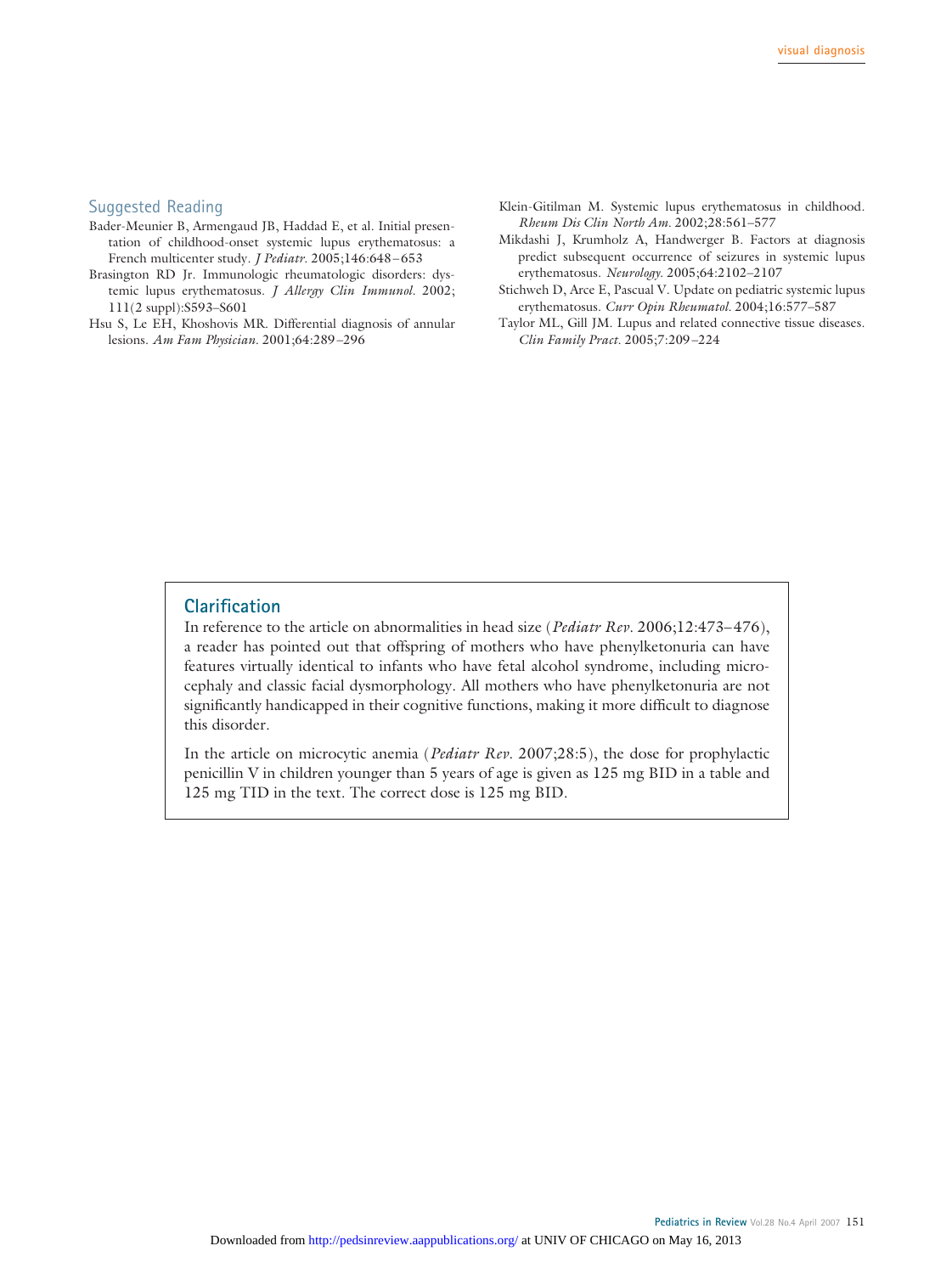pelvis should be performed to search for an occult neoplasm. At least in some situations, early resection and immunosuppression may slow the development of bronchiolitis obliterans, the leading cause of death in children afflicted with paraneoplastic pemphigus. (*Su-Ting T. Li, MD, MPH, University of California Davis, Sacramento, Calif.; Matthew* *C. Hollander, MD, Wright-Patterson Air Force Base, Ohio*)

*To view Suggested Reading lists for these cases, visit pedsinreview.org and click on Index of Suspicion*

# **Clarification**

In the January 2007 article entitled Microcytic Anemia (*PIR.* 2007;28:5–14), the mean hemoglobin value for a newborn is listed in Table 2 as  $16.5$  g/dL ( $165$  g/L). In the same issue, the In Brief entitled Anemia and Polycythemia in the Newborn (pp 33–34) lists a value of 19.3 g/dL (193 g/L) as the normal newborn value. The discrepancy is due to the lower value applying to cord blood but the higher value representing the finding of a sample obtained from the baby after birth.

In "Index of Suspicion" Case 3 in the April 2007 issue (2007;28:139–145), the statement is made that hypercalcemia will cause a prolonged QT interval. A reader points out that although hypercalcemia may present infrequently with prolongation of the QT interval, it is more likely to manifest as a shortening of the QT interval. The authors agree.